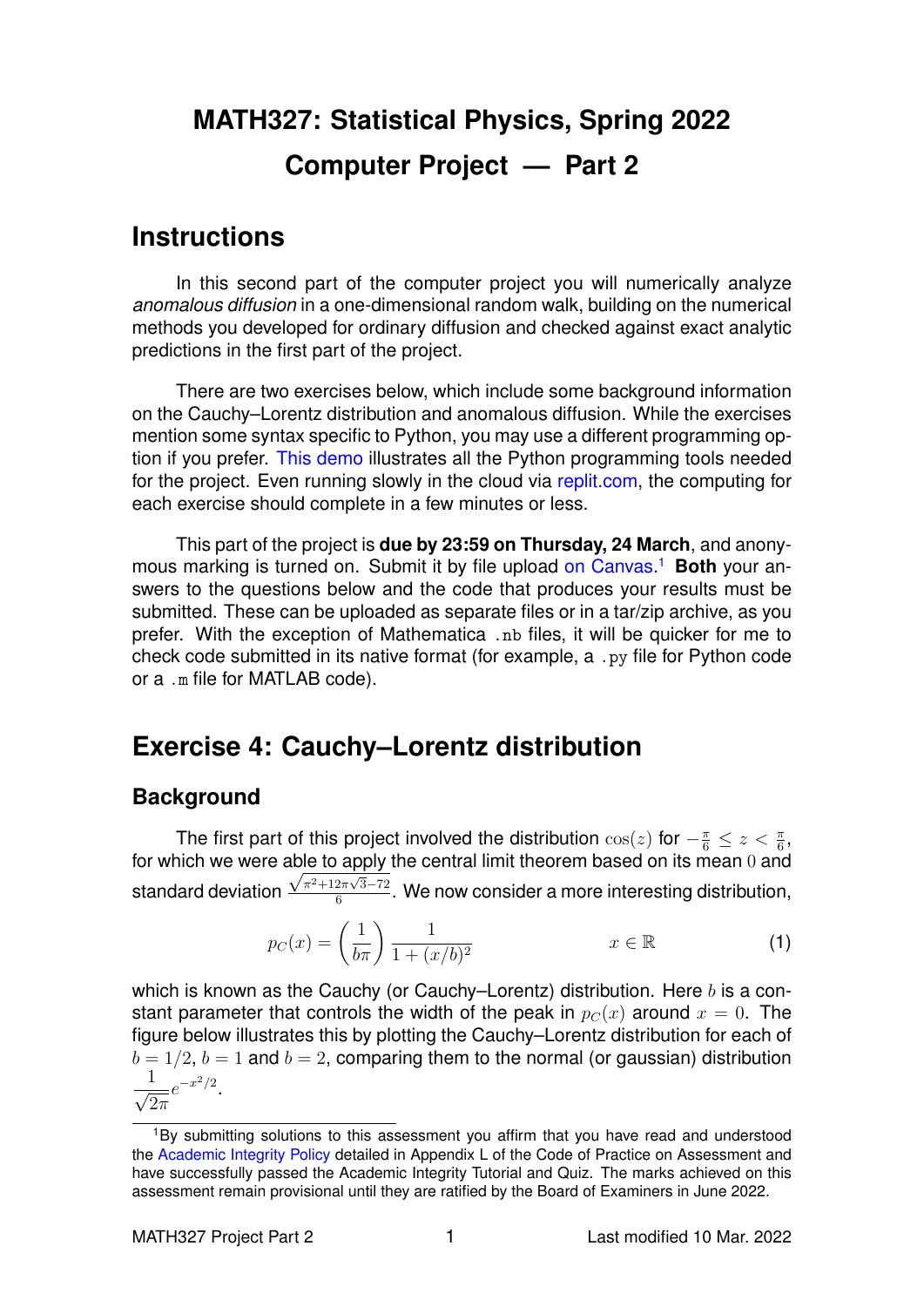

The figure shows how the peak of the Cauchy–Lorentz distribution around  $x = 0$  becomes higher and narrower as b decreases. Even when its peak is very narrow, as |x| increases  $p_C(x)$  again becomes larger than the gaussian distribution, simply because the latter decreases exponentially quickly while  $p_C(x)$ decreases only  $\sim 1/x^2$ . These "fat tails" at large  $|x|$  make the Cauchy–Lorentz distribution both interesting and challenging to analyze.

#### **Task**

Fix  $b = 2$  in the Cauchy–Lorentz distribution, so that Eq. [1](#page-0-1) becomes

$$
p_C(x) = \left(\frac{1}{\pi}\right) \frac{2}{4+x^2} \qquad x \in \mathbb{R}.\tag{2}
$$

What is the integral of this distribution over its full range,

$$
I \equiv \int_{-\infty}^{\infty} p_C(x) \, dx = \int_{-\infty}^{\infty} \left(\frac{1}{\pi}\right) \frac{2}{4 + x^2} dx?
$$

The usual starting point to analyze a probability distribution is finding its mean and standard deviation, by evaluating

$$
\langle x \rangle = \int x \, p(x) \, dx \qquad \langle x^2 \rangle = \int x^2 \, p(x) \, dx.
$$

For the Cauchy–Lorentz distribution in Eq. [2,](#page-1-0) consider instead the functions

$$
f(a) = \int_{-a}^{a} x \, p_C(x) \, dx = \int_{-a}^{a} \left(\frac{1}{\pi}\right) \frac{2x}{4 + x^2} dx
$$

$$
g(a) = \int_{-a}^{a} x^2 \, p_C(x) \, dx = \int_{-a}^{a} \left(\frac{1}{\pi}\right) \frac{2x^2}{4 + x^2} dx.
$$

How do  $f(a)$  and  $g(a)$  behave in the limit  $a \to \infty$ ?

<span id="page-1-0"></span>[6 marks]

#### MATH327 Project Part 2 2 Last modified 10 Mar. 2022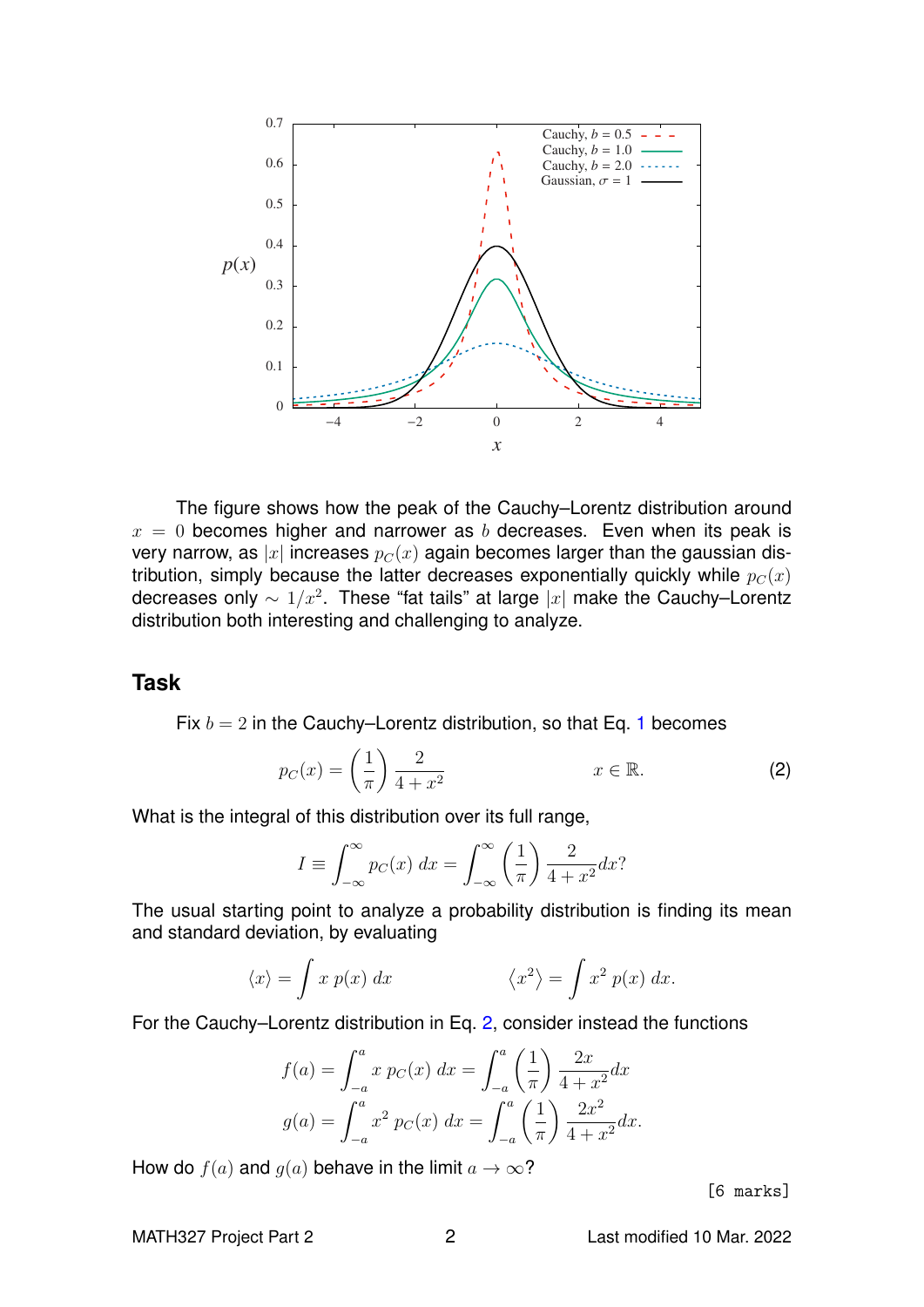Turning to a numerical analysis of the Cauchy–Lorentz distribution, the first step is to determine the transform  $F(u)$  that will map the uniformly distributed pseudo-random numbers u to  $x = F(u) \in \mathbb{R}$ . Recall that the uniform distribution implemented by the Python function random.random() is

$$
p(u) = \begin{cases} 1 & \text{for } 0 \le u < 1 \\ 0 & \text{otherwise} \end{cases}.
$$

What is the transform F that provides  $x = F(u)$  distributed according to  $p_C(x)$  in Eq. [2?](#page-1-0)

**Hints:** Guided by the relation

$$
p_C(x) = p(u)\frac{d}{dx}F^{-1}(x),
$$

it will suffice to propose an ansatz for  $F(u)$  based on integrating  $p_C(x)$ , and then follow the steps in Exercise 2 to confirm that this ansatz produces the desired distribution. Integrating will introduce a [constant of integration,](https://en.wikipedia.org/wiki/Constant_of_integration) which can be chosen so that  $x \to -\infty$  as  $u \to 0$  and  $x \to \infty$  as  $u \to 1$ .

[6 marks]

Now initialize the random number generator with seed  $s = 327$ . Generate  $R = 1,000,000$  pseudo-random numbers  $x_r = F(u_r)$  using the transform you found. Plot the histogram of these million  $\{x_r\}$  and check whether it agrees with the Cauchy–Lorentz distribution shown above.

**Hints:** You will need to set an appropriate range for the x-axis of this histogram. A range  $-10 \le x \le 10$  with roughly 200 bins should suffice to show all the interesting features. In Python this can be done by providing

bins = np.arange(-10.0, 10.0, 20.0/201.0) to the Matplotlib hist function used previously. In this exercise it is optional to plot  $p_C(x)$  itself on top of this histogram—if you choose to do so, you may need to adjust its normalization (and you should think about why this is needed).

[8 marks]

# **Exercise 5: Anomalous diffusion**

### **Background**

The "fat tails" of the Cauchy–Lorentz distribution mean that  $p_C(x)$  provides larger probabilities for *rare events* (with large  $|x|$ ) to occur, compared to the gaussian distribution. This feature of the distribution is illustrated in the figures below, each of which shows a thousand-step random walk in two dimensions—randomly selecting both the size of each step and the direction  $0 \le \phi \le 2\pi$  in which to step. The walk shown on the left uses step sizes drawn from a gaussian distribution. Even in two dimensions, random walks of this sort obey the law of diffusion, with a diffusion length growing proportionally to the square root of the number of steps, √

$$
\ell_2(N) = \sqrt{\langle \left[X(N)\right]^2 \rangle - \langle X(N)\rangle^2} \propto \sqrt{N}.
$$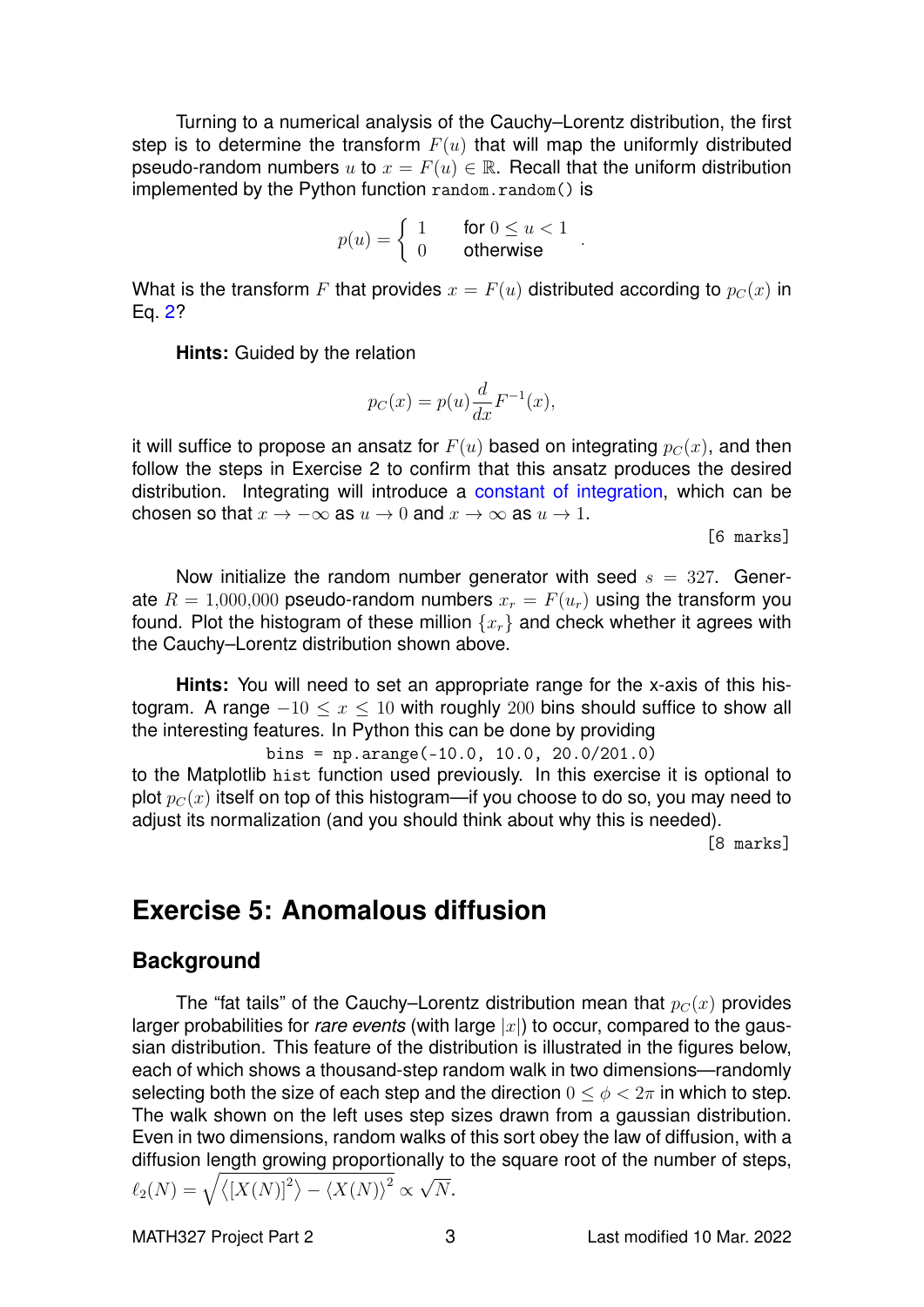

The walk shown on the right instead uses step sizes drawn from a Cauchy– Lorentz distribution. Note that the axes for this figure cover a much larger range! The fat tails of the Cauchy–Lorentz distribution result in occasional very large jumps, leading to random walks that do not obey the law of diffusion.

Returning to one-dimensional random walks, some of the results from Exercise 4 motivate defining the **generalized diffusion length**

$$
\ell_{\theta}(N) = \langle |X(N)|^{\theta} \rangle^{1/\theta}, \tag{3}
$$

which depends on a positive real parameter  $\theta > 0$ . Since  $\theta$  is not necessarily an integer, the absolute value is needed to ensure  $\ell_{\theta} \in \mathbb{R}$ , rather than becoming complex valued. If  $\langle X(N)\rangle = 0$  and  $\ell_{\theta}$  is well-defined with  $\theta = 2$ , then this generalized diffusion length could reproduce the standard deviation  $\ell_2$  and exhibit the ordinary law of diffusion,  $\ell_2 \propto N^{1/2}.$ 

For the Cauchy–Lorentz distribution,  $\ell_{\theta}$  is ill-defined for any  $\theta \geq 1$ . This parameter  $\theta$  can take only values  $0 < \theta < 1$ . The resulting  $\ell_{\theta}$  exhibits **anomalous diffusion**,

$$
\ell_{\theta}(N) \propto N^{\alpha},
$$

where the exponent is either  $\alpha>\frac{1}{2}$  (called *super-diffusion*) or  $0<\alpha<\frac{1}{2}$  (called *sub-diffusion*). This exercise investigates the exponent  $\alpha$  for the distribution  $p_C(x)$ in Eq. [2,](#page-1-0) and checks whether or not  $\alpha$  depends on  $\theta$ .